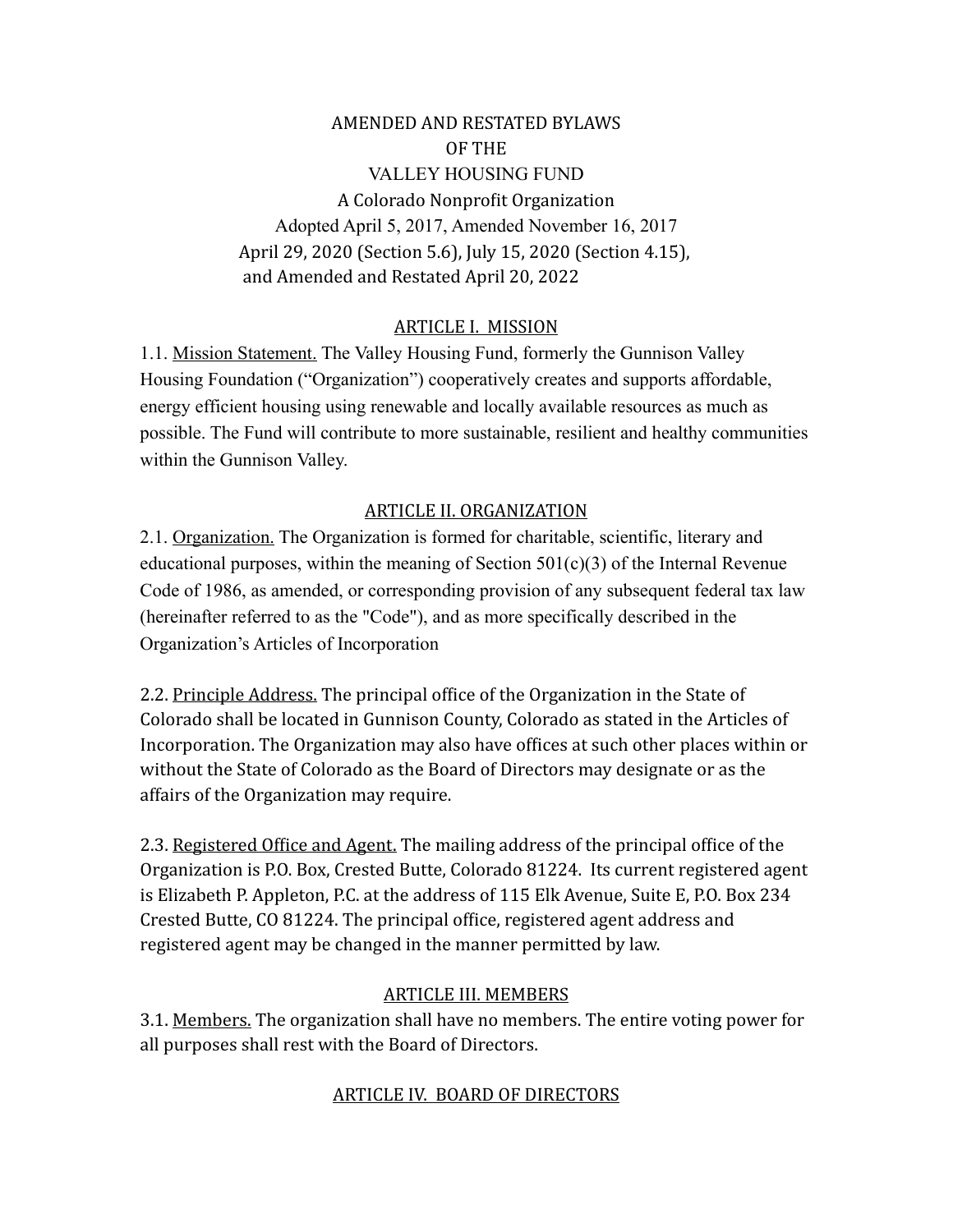4.1. General Powers. The business affairs and assets of the Organization shall be managed by its Board of Directors, members of which represent the diversity of the community. While the Board must include members of the Gunnison Valley Community, directors may also be members of other geographic communities so long as they help to fulfill overall Board makeup requirements. Consistent with the Organization's vision and mission, the Board will recruit new Directors who will add to its inclusivity and range of talents as appropriate.

4.2. Board of Directors. The business of the Organization shall be managed by a Board of Directors, consisting of a minimum of three (3) and a maximum of eleven (11) members as determined from time to time by the Board of Directors, who need not be residents of the State of Colorado.

4.3. Appointed Directors. When a vacancy occurs due to resignation, term expiration, or Board growth, Directors may appoint a replacement until a permanent replacement is made. If an agreement or other historical precedent with a governmental or quasi-governmental (i.e., Gunnison Valley Regional Housing Authority) governing body provides for automatic representation of its members on the Board, those members shall be deemed "appointed" as opposed to elected. Their term shall be continued until a maximum of one year after this amendment to the Bylaws has been formally adopted by the Board in 2022.

4.4. Election and Term of Directors. At all times, elected members of the Board of Directors shall hold office for a term of 3 years. Each Director shall hold office until his or her successor has been elected and qualified, or until his or her death, resignation, or removal. The Directors then in office may, but are not required to, elect successors for the Directors whose terms are expiring. Directors are eligible for two consecutive but separately elected terms. After serving two consecutive terms Directors must take a minimum of one year off before they are eligible to serve additional terms.

4.5. Tenure of Elected Directors. Notwithstanding that their duties shall commence immediately upon their election as a Director, for purposes of calculating their tenure on the Board, the 3 year term for Elected Directors shall be deemed to begin on the next meeting of Directors after the Annual Meeting and terminate 3 years to the date after said Annual Meeting. If a Director is elected to fill a vacancy or is elected at a Board meeting other than the Annual Meeting, he or she must stand for re-election for a three year term at the next annual Board meeting.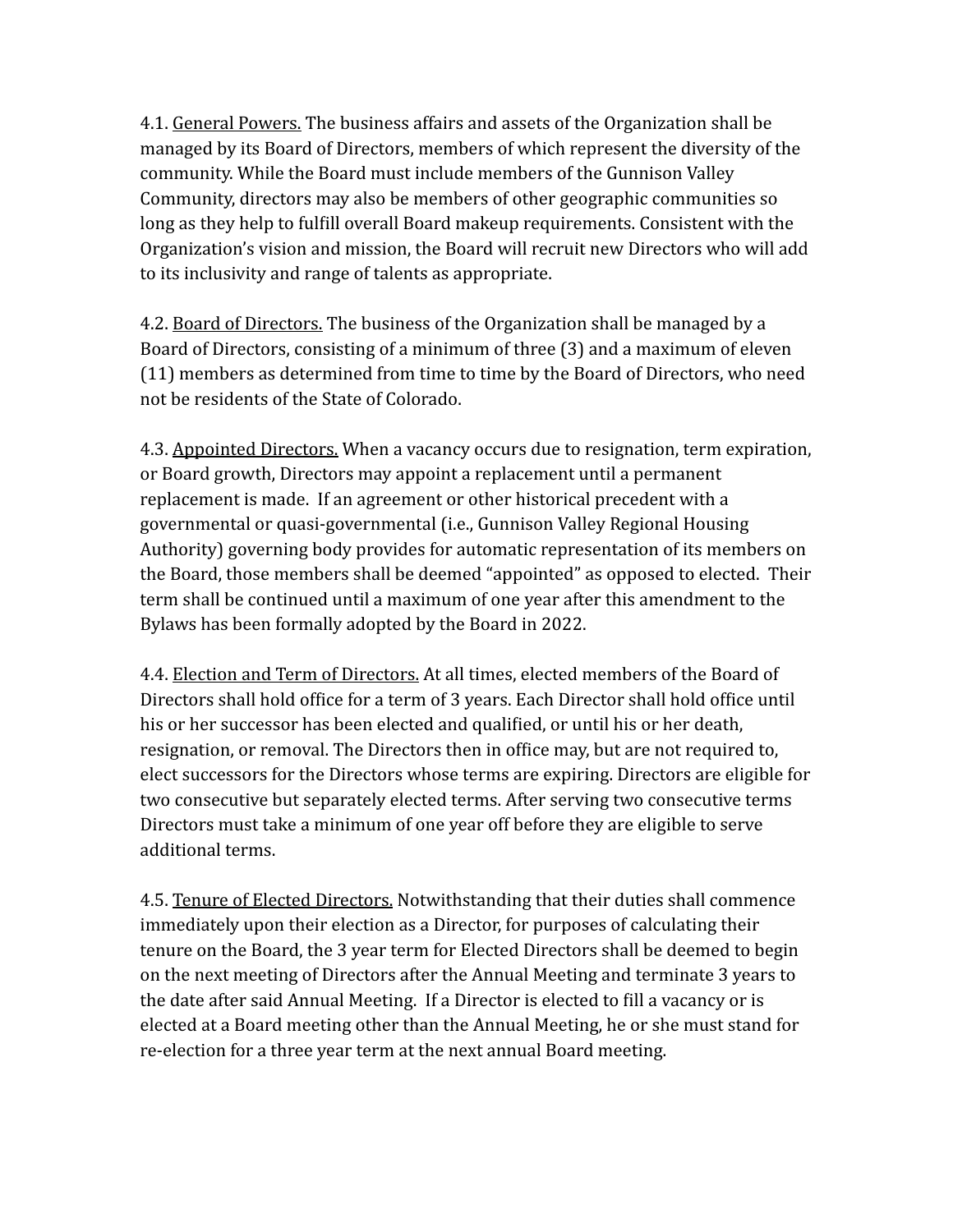4.6. Vacancies. In the event a vacancy shall occur for any reason, the remaining Directors may elect an individual by majority vote to fill such vacancy, or such vacancy may go unfilled.

4.7. Resignation and Removal. A Director may resign at any time by giving written notice to the Board Secretary. A Director wishing to resign should give a notice of at least one meeting prior to their absence, unless an emergency situation presents itself, in order to allow Directors time to provide a replacement. Any Director may be removed at any time, with or without cause, by a vote of two-thirds of the Directors then in office. A Board member shall be deemed to have resigned from the Board after three unexcused absences from Board meetings in a year. Where a Director leaves upon short notice, the remaining Directors may, but are not required to, appoint a temporary replacement.

4.8. Compensation. Directors shall not receive compensation for their service on the Board. Subject to approval by the Board of Directors, Directors may be reimbursed for reasonable and actual expenses incurred by them in the performance of their duties.

4.9. General Standard of Conduct for Directors. Directors shall discharge their duties, including their responsibilities on Committees and as Officers, in good faith, with the care an ordinary prudent person in a like position would exercise under similar circumstances, and in a manner consistent with the decisions of the Board.

4.10. Conflict of Interest. The Board of Directors shall establish policies regarding conflicts of interest, and Directors shall adhere to such policies.

4.11. Emeritus Board Members. The Board of Directors may elect Emeritus Board Members. An Emeritus Board member is defined as a founding Board member, not voting, but who continues to support the Organization by fundraising, acting as an advisor, and lending his or her name and support to the mission of the Organization.

## 4.12. Meetings.

4.12.1 Annual Meeting. The Annual Meeting of the Board of Directors for the purpose of electing officers and any Directors shall be held during the first quarter of each successive year. Notice of such meeting shall be provided in accordance with this Article IV. The meeting shall also be held for the purpose of approving the annual budget, and for the transaction of such other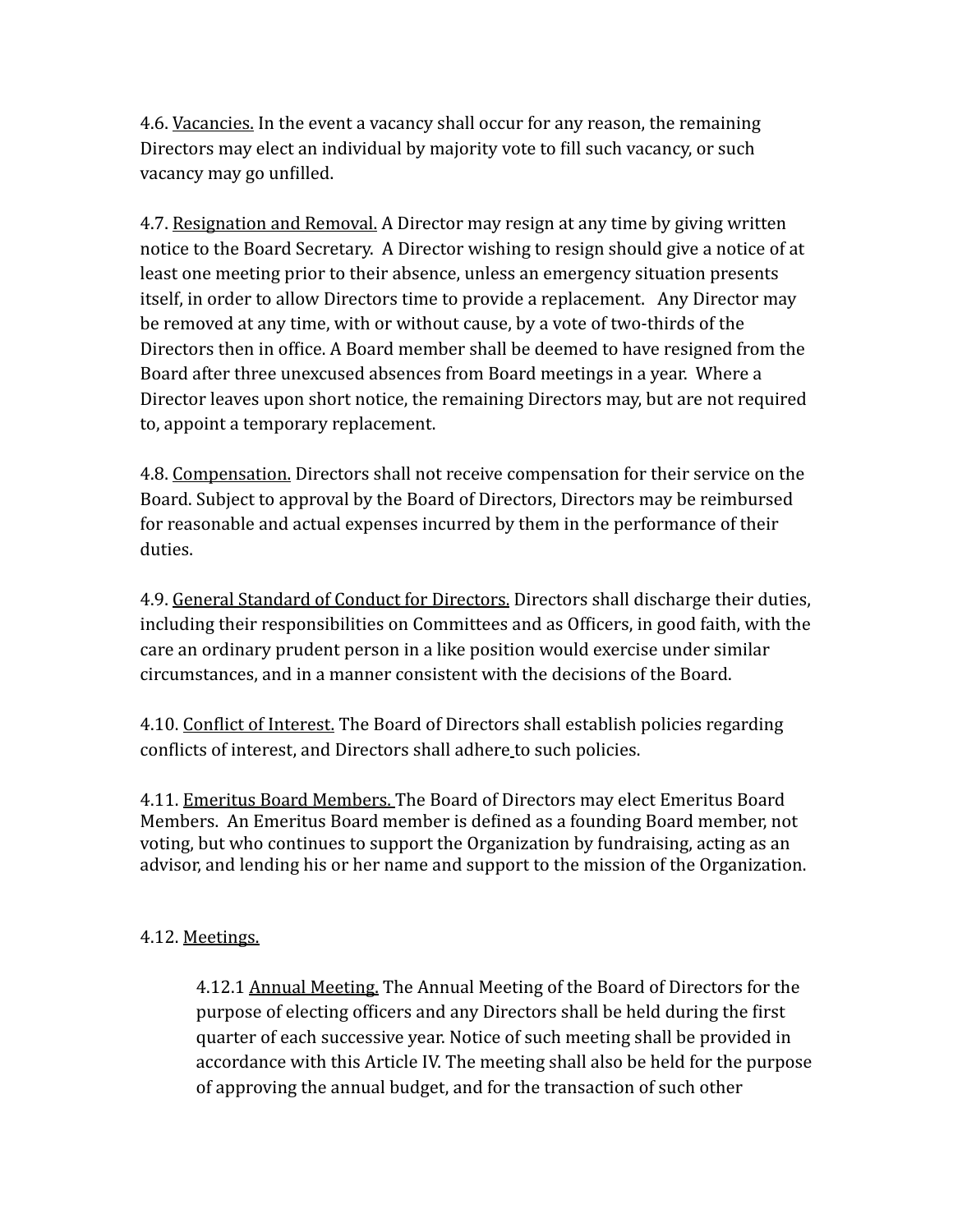business as may properly be brought before the Board before or during the course of the meeting.

4.12.2 Regular Meetings. Regular meetings of the Board of Directors shall be held at such time and place as the Board of Directors may designate from time to time, but not less frequently than quarterly. Any Director who has an item that is a concern of more than one Board member and wishes to add an item to the agenda shall contact the President prior to the upcoming meeting. The President shall decide the final agenda, provided that any item of concern that more than one Board member wishes to add will be placed on the agenda of the next regular meeting of the Board of Directors.

4.12.3 Special Meetings. Special meetings of the Board of Directors may be called by or at the request of the President, the Executive Director, or not less than three Directors then in office. The President shall designate the location of a special meeting from one of the meeting places for regular meetings or choose a virtual meeting. Any request for a Special Meeting shall state the actual purpose or purposes of the proposed meeting. Notice for any Special Meeting shall be provided in accordance with these Bylaws.

4.12.4 Presiding Officer. At all meetings of the Board of Directors, the President, or in the President's absence the next highest Officer (Vice President, then Treasurer, then Secretary, then regular Board member), shall preside. In the event there are two or more persons of equal title, a chairperson chosen by the Board shall preside.

4.13 Notice. The Secretary shall cause notice of the Annual Meeting and any Special Meeting of the Board of Directors to be given to each Director in any manner, including personally, by telephone, by electronic mail, or by sending a copy of the notice through the United States mail, that in the opinion of the Secretary is reasonably likely to result in actual notice to each Director. Such notice shall be given at least five (5) days prior to such meeting, stating the date, time, and place of the meeting. Notice of regular meetings of the Board of Directors need not be given.

4.14. Waiver of Notice. Any Director may waive written notice of any meeting. The attendance of a Director at any meeting shall constitute a waiver of written notice of such meeting, except where a Director attends a meeting for the express purpose of objecting to the transaction of any business because the meeting is not lawfully called or convened.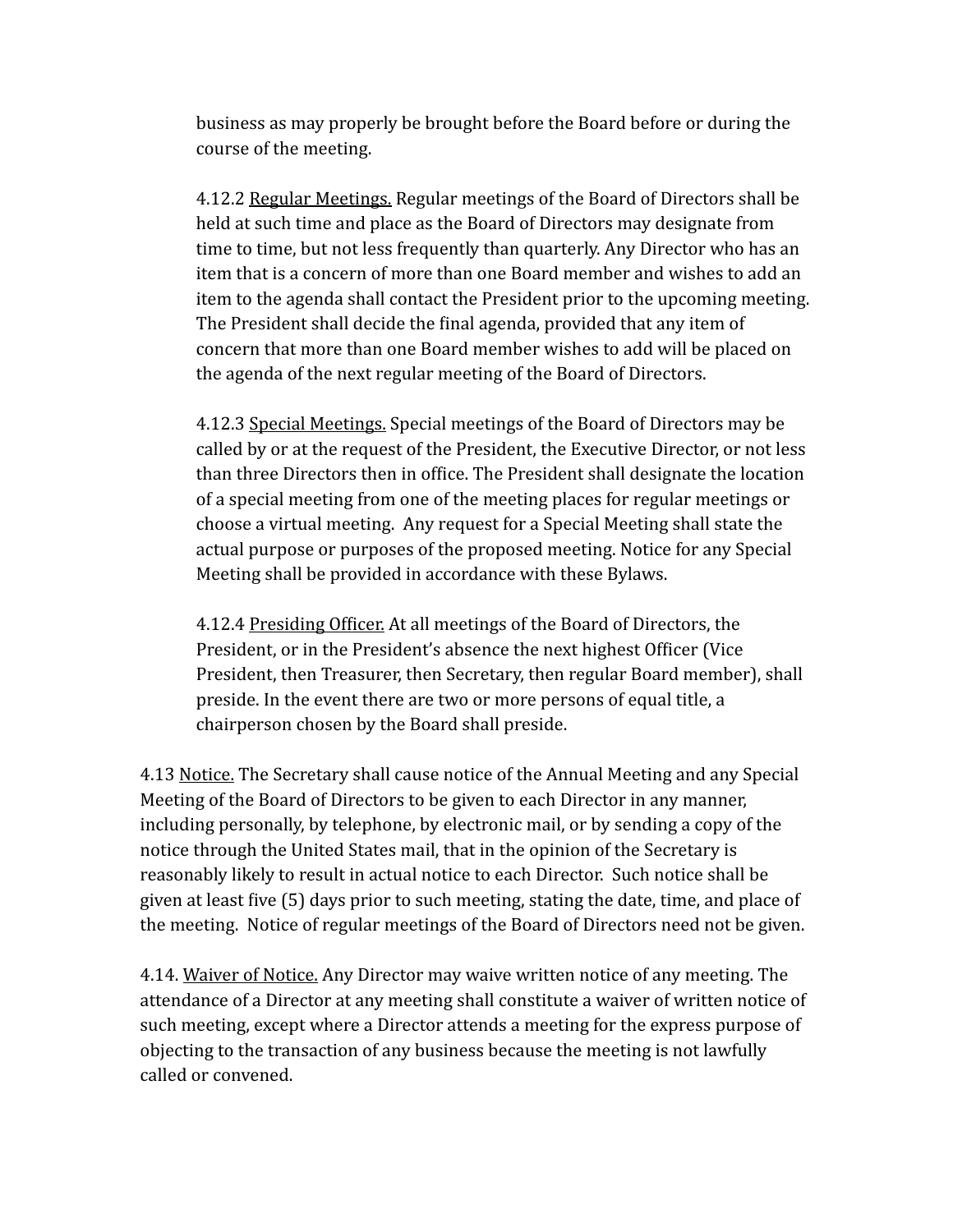4.15. Attendance by Telephone, Virtual, or other Electronic Equipment. Any member of the Board of Directors or any Committee designated by the Board may participate in a meeting of the Board of Directors or Committee by means of telephone, virtual connection or similar communications equipment by which all persons participating in the meeting can hear and speak to each other at the same time. Such participation shall constitute presence in person at the meeting.

4.16. Virtual Meetings. If requested by the President or three Board members, the Board may conduct Board meetings through virtual means provided, under the circumstances, the virtual access to the meeting is sufficient to practically and legally emulate the degree of any public access and participation that would be required under normal circumstances for a live meeting conducted in person.

4.17 Ouorum of Directors. The presence, either personally, virtually, or by telephone or electronic equipment, of a majority of the Board of Directors then in office shall constitute a quorum for the transaction of business at any meeting of the Board. A majority of Directors present at a meeting, whether or not a quorum, may adjourn any meeting to another time and place. Notice of such adjourned meeting shall be promptly given to all Directors, whether or not present when the meeting is adjourned.

4.18. Action of the Board of Directors. All issues to be voted on shall be decided by a majority of the Directors present at the meeting in which the vote takes place. The act of a majority of the Directors present at a meeting at which a quorum is present shall be the act of the Board, unless the act of a greater number is required by law, the Articles of Incorporation, or by these Bylaws.

4.19. Adjournment. A majority of the Directors present, whether or not a quorum is present, may adjourn any meeting to another time and place. Notice of the adjournment shall be given to all Directors who are absent at the time of the adjournment and, unless such time and place are announced at the meeting, to the other Directors.

4.20. Written Action of Board or Directors. Any action required to be taken at a meeting of the Board of Directors may be taken without a meeting if consent in writing, setting forth the action so taken, shall be signed by a majority of the Directors. Such consent shall have the same force and effect as a vote of the Directors. Any such written consent shall be documented and preserved as if it were the minutes of a Board meeting.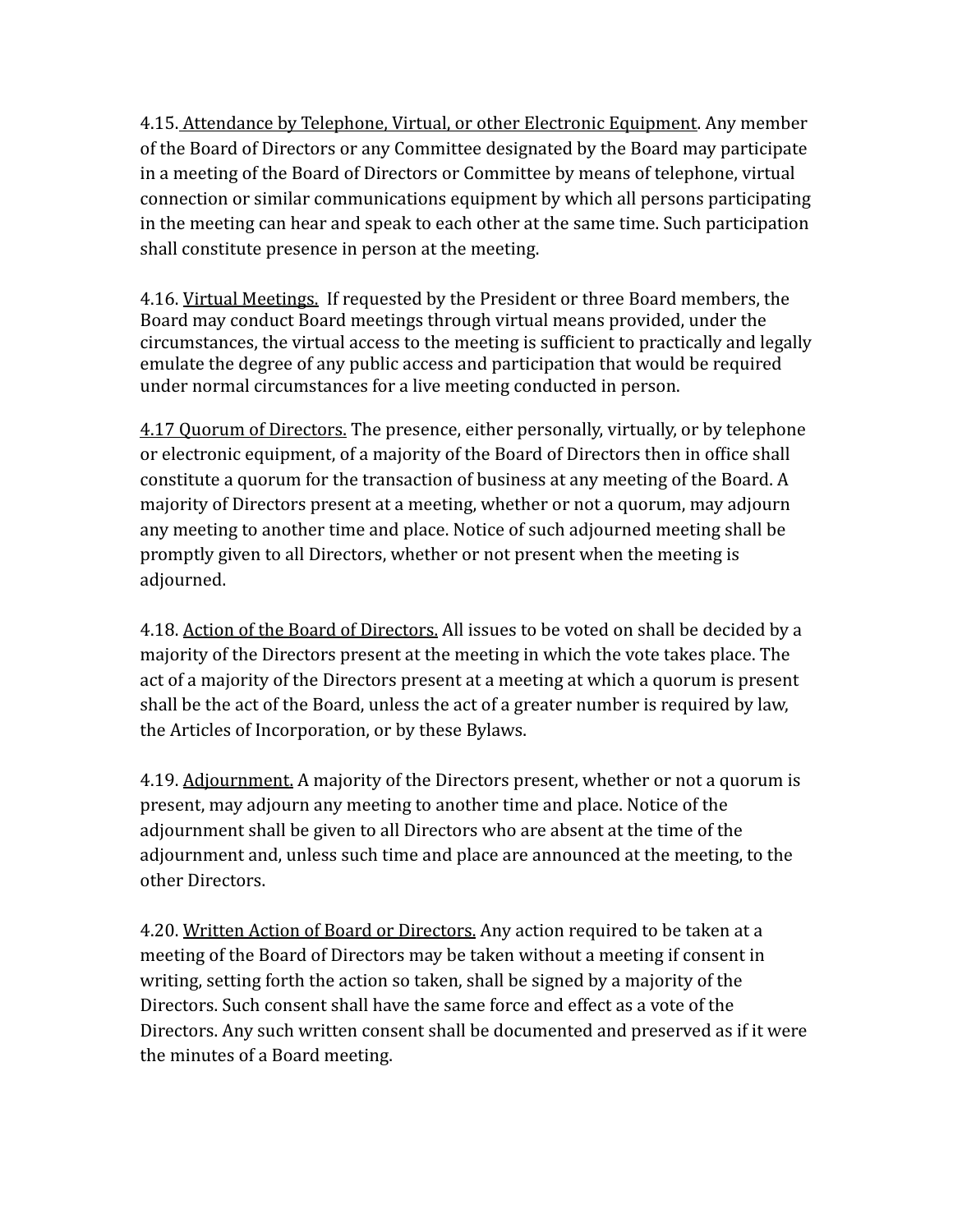4.21. Voting Via Email. Votes on a particular issue may be collected by e-mail; provided that the results of such votes are ratified at the next Board meeting and entered into the minutes of that meeting. On such occasions, responses must be obtained from at least half of all Directors needed to constitute a quorum, and a simple majority of voters is required to constitute an act of the Board of Directors.

4.22. Voting by Proxy. For purposes of determining a quorum with respect to a particular proposal, and for purposes of casting a vote for or against a particular proposal, a Director may be deemed to be present at a meeting and to vote if the Director has granted a signed written proxy to another Director who is present at the meeting, authorizing the other Director to cast the vote that is directed to be cast by the written proxy with respect to the particular proposal that is described with reasonable specificity in the proxy. Except as provided in this Section, Directors may not vote or otherwise act by proxy.

4.23. Presumption of Assent. A Director of the Organization who is present at a meeting of the Board of Directors at which action on any corporate matter is taken shall be presumed to have assented to the action taken unless they object at the beginning of such meeting to the holding of the meeting or the transacting of business at the meeting and either (a) they contemporaneously request that their dissent from the action taken be entered in the minutes of such meeting, or (b) they file their written dissent to such action with the person presiding at the meeting before the adjournment thereof or shall forward such dissent by registered mail to the Secretary of the Organization immediately after the adjournment of the meeting. The right of a Director to dissent as to a specific action taken in a meeting of the Board or a committee of the Board is not available to a Director who votes in favor of such action.

## **ARTICLE V. OFFICERS**

5.1. Board Officers. The Board of Directors shall elect a Board President, Vice-President, Secretary, and Treasurer. The offices of Secretary and Treasurer may be combined into one office of Secretary -Treasurer. All Officers shall hold office at the pleasure of the Board. No person may hold more than one office with the exception of the combined office of Secretary-Treasurer.

5.2. President. A President of the Board of Directors shall be elected at the annual meeting from among the Directors by the Board. The President shall:

5.2.1 Preside at all meetings of the Board of Directors;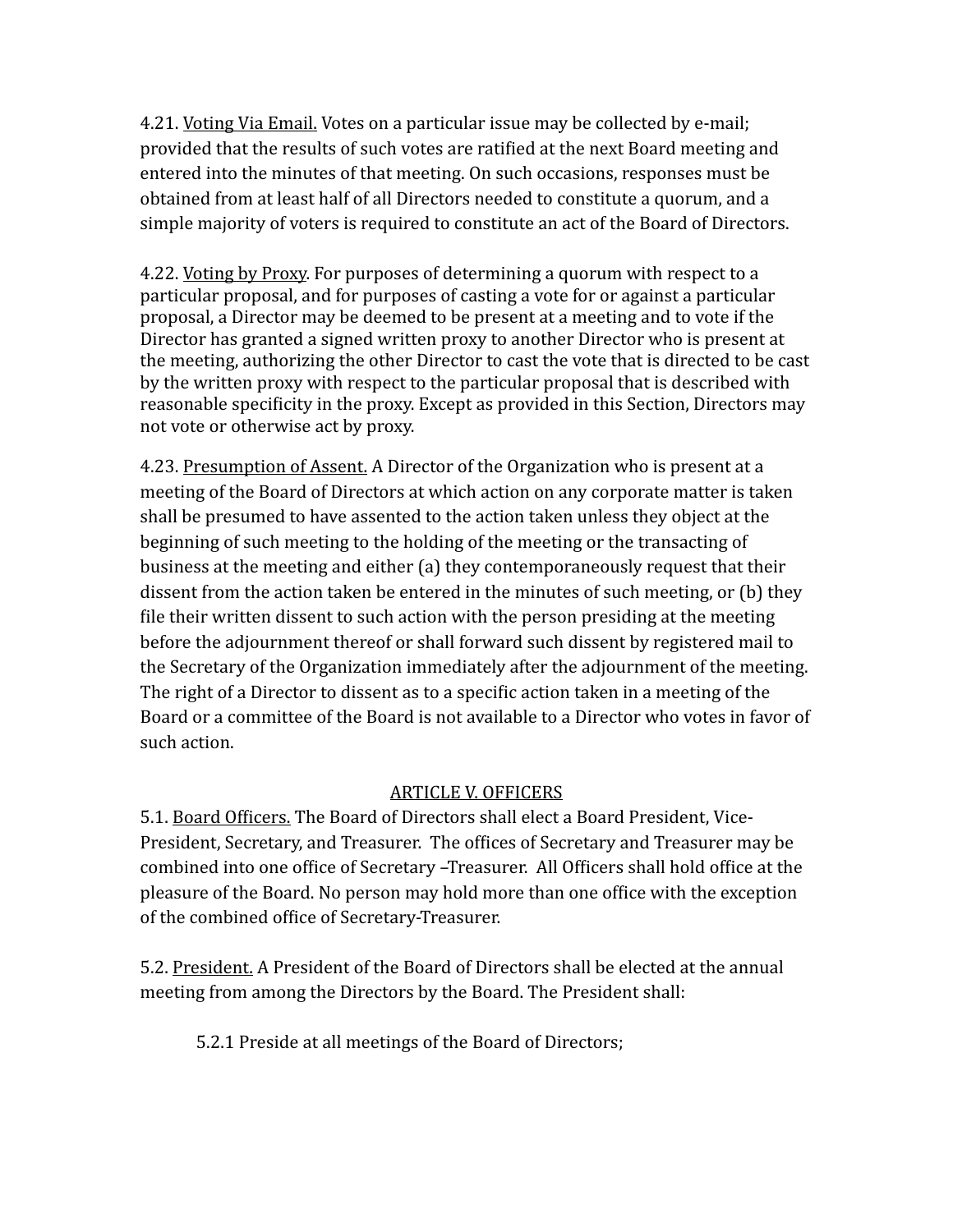5.2.2 Be the Chair of and preside at meetings of the Executive Committee, if any.

5.2.3 Appoint the Chairs of all Committees of the Board of Directors, subject to Board approval of said appointments;

5.2.4 Monitor the performance of all standing or special committees;

5.2.5 Advise the Executive Director on administrative matters, as needed; and

5.2.7 Have such additional powers and perform such additional duties as shall from time to time be assigned by law, these Bylaws or the Board of Directors.

5.3. Vice President. A Vice President of the Board of Directors shall be elected from among the Directors by the Board at the Annual Meeting. The Vice President shall:

5.3.1 Observe, assist, and consult with the President in preparation for possibly assuming the duties and responsibilities of that office;

5.3.2 Perform the duties and exercise the powers of the President during the absence or unavailability of the President, or upon the President's resignation, removal, death, or failure to serve as President. When so acting, said Vice President shall be subject to all the restrictions upon the President;

5.3.3. Perform such duties as from time to time may be assigned to him or her by the President or by the Board of Directors.

5.4. Treasurer. The Treasurer shall:

5.4.1 Be elected from among the Directors by the Board at the Annual Meeting;

5.4.2 Keep, or cause to be kept, proper and adequate books of account of the financial transactions of the Organization. Such books of accounts shall at reasonable times be open to inspection by any Director;

5.4.3 Deposit, or cause to be deposited, all funds of the Organization with such depositories as are designated by the Board of Directors and shall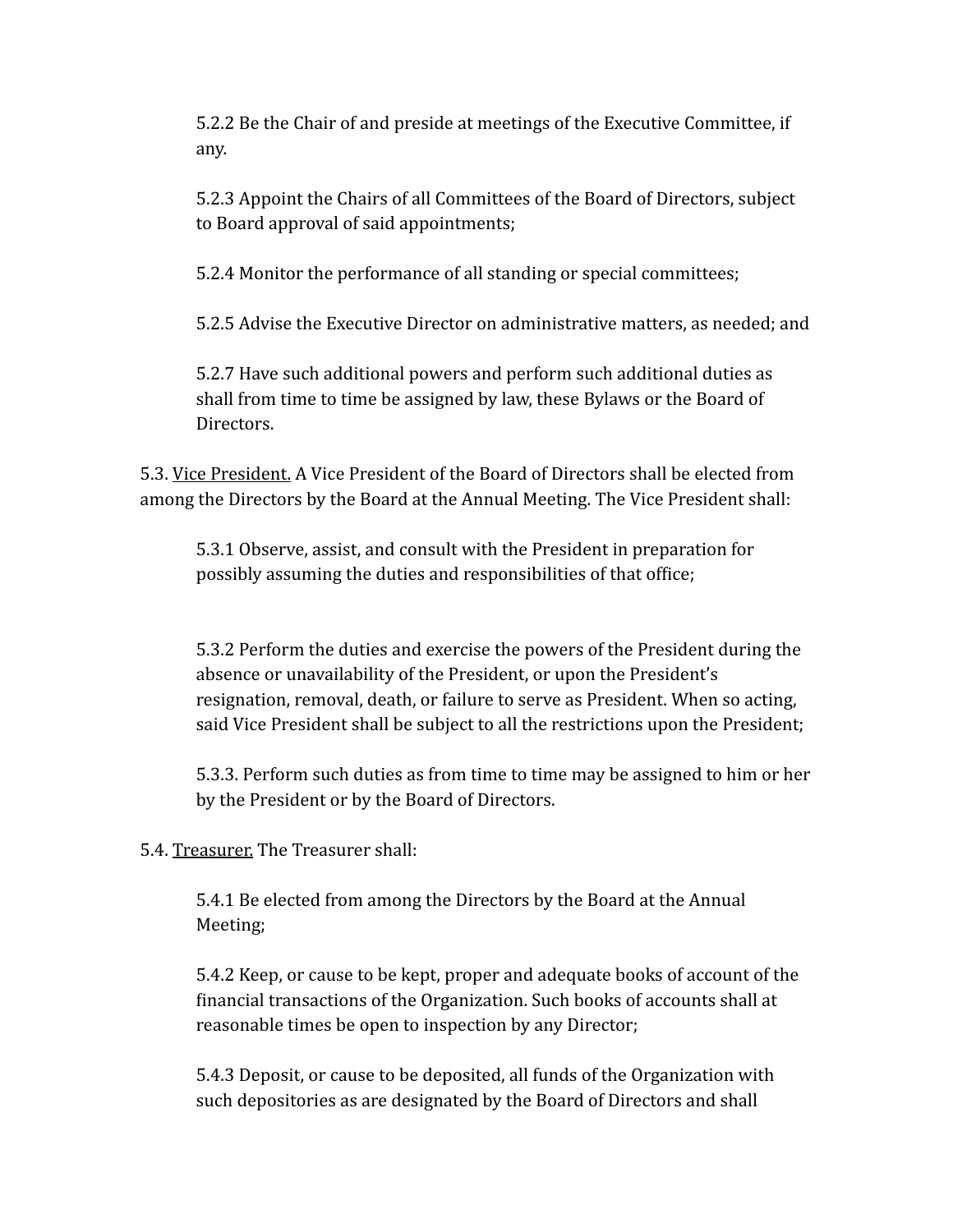disburse, or cause to be disbursed, the funds of the Organization as may be ordered by the Board;

5.4.4 Periodically provide, or cause to be provided, to the Board of Directors reports of the financial condition of the Organization;

5.4.5 The Treasurer shall chair the Investment Committee, if any, but may not serve on the Audit Committee, if any;

5.4.6 Have such other powers and perform such other duties as may from time to time be prescribed by law, these Bylaws, the Board Directors or the President, and be subject to the control of the Board of Directors.

### 5.5. Secretary. The Secretary shall:

5.5.1 Be elected from among the Directors by the Board at the Annual Meeting;

5.5.2 Keep, or cause to be kept, in either or both physical or electronic form, minutes of the Board of Directors' and Board Committees' meetings, policies, contracts, and other actions of the Directors, in more than one place.

5.5.3 See that all notices are duly given for all meetings of Directors and Committees in accordance with the provisions of these Bylaws or as required by law;

5.5.4 Be custodian of the corporate records. Keep, or cause to be kept, a list of contact information for each Director, including post office addresses, electronic mail addresses, and phone numbers of each Director, which shall be furnished to the Secretary by each such Director, within 30 days of said Director's election or appointment;

5.5.5 In general, perform all duties incident to the office of Secretary and such other duties as from time to time may be required by law or assigned to him or her by the President or by the Board of Directors.

5.6. Term of Office. Each officer shall serve a one-year term of office, or until the end of their term, and may not serve more than 3 consecutive terms of office, unless otherwise approved by the Board of Directors.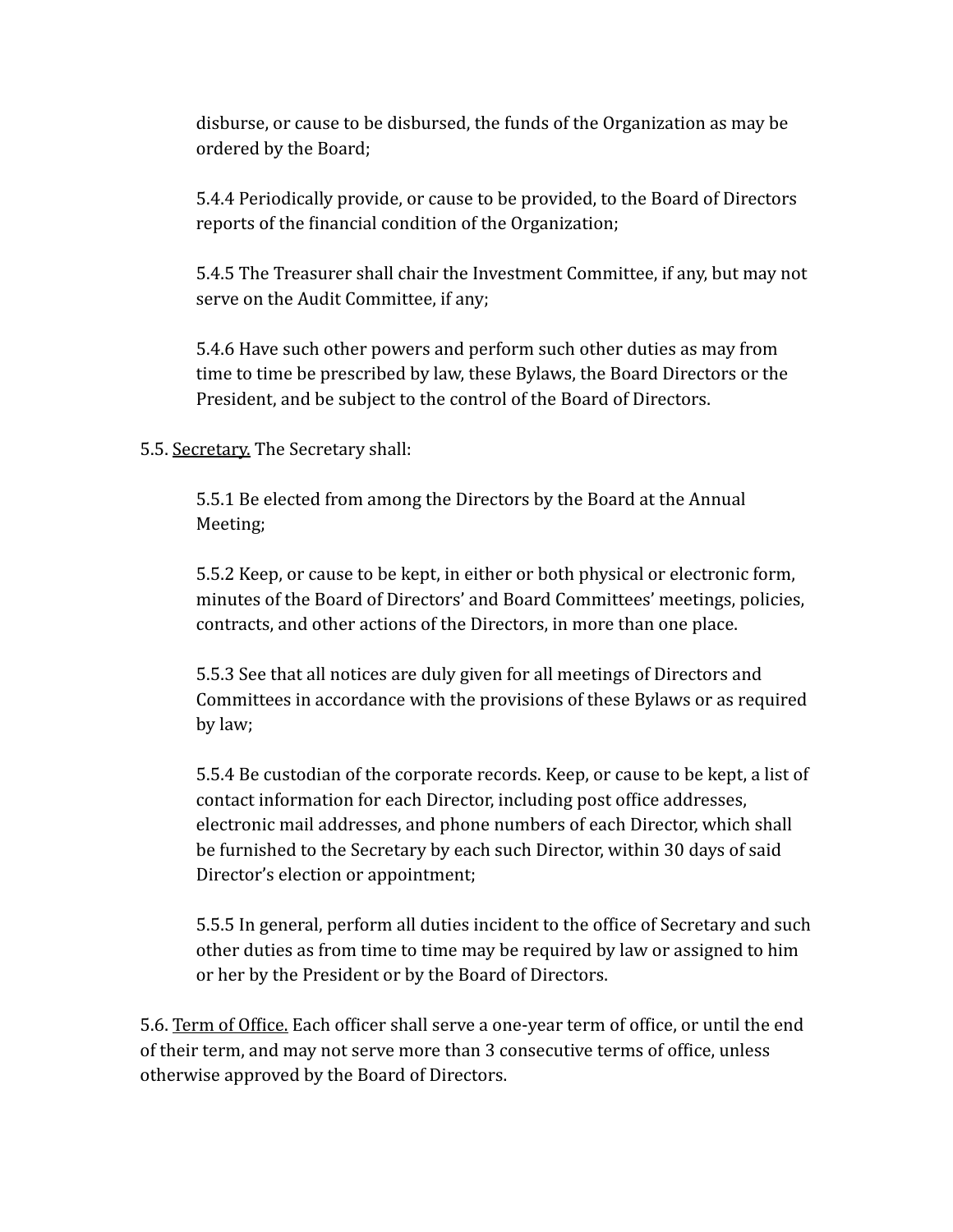5.7. Resignation and Removal. Any Officer may resign at any time by giving written notice to the President of the Board, with a copy to the Executive Director. Unless otherwise specified in the notice, the resignation shall take effect upon receipt thereof, and the acceptance of the resignation shall not be necessary to make it effective. Any Officer may be removed by the Board with or without cause with a majority vote of Board members present where a quorum is present. In the event of the death, resignation, or removal of an Officer, the Board shall elect or appoint a successor to fill the unexpired term. Resignation of an Officer is made without prejudice to the rights, if any, of the Organization under any contract to which the Officer is a party.

5.8. Executive Director. The Board of Directors shall appoint an Executive Director for a term to be set by the Board and shall be financially compensated in a reasonable amount as determined by the Board. The Executive Director shall have responsibility, direction, and control of the affairs and business of the Organization, subject to the control of the Board of Directors. The Executive Director shall be exofficio, non-voting Member of the Board of Directors and all standing Committees of the Organization. The Executive Director may be removed at any time by a majority vote of the Board, without prejudice to contract rights, if any. The Executive Director may not be an elected, voting member of the Board of Directors. The Executive Director shall receive all correspondence addressed to the Organization, shall take minutes of Board and Committee meetings, shall keep copies of all records of the Organization, including financial, administrative, and historical data, and shall discharge such other duties as are assigned by the President or the Board. In addition, the Executive Director shall be the de facto custodian of the funds and accounts of the Organization, and is responsible, pursuant to Section 5.4, for the collection of revenues, the payment of expenses and the keeping of reliable accounting records, which reflect the financial condition of the Organization.

#### ARTICLE VI. COMMITTEES

6.1. Executive and Other Committees. The Board of Directors, by resolution adopted by a majority of the entire Board, may designate from among its members an executive committee and/or other Committees, each consisting of at least two Directors. Each Director on such Committee must have knowledge on issues of relevance to the Committee. The Board may create Committees as needed, such as executive, finance, Board development, fundraising, etc. in order to recommend action to the full Board for discussion and action on specific areas of organizational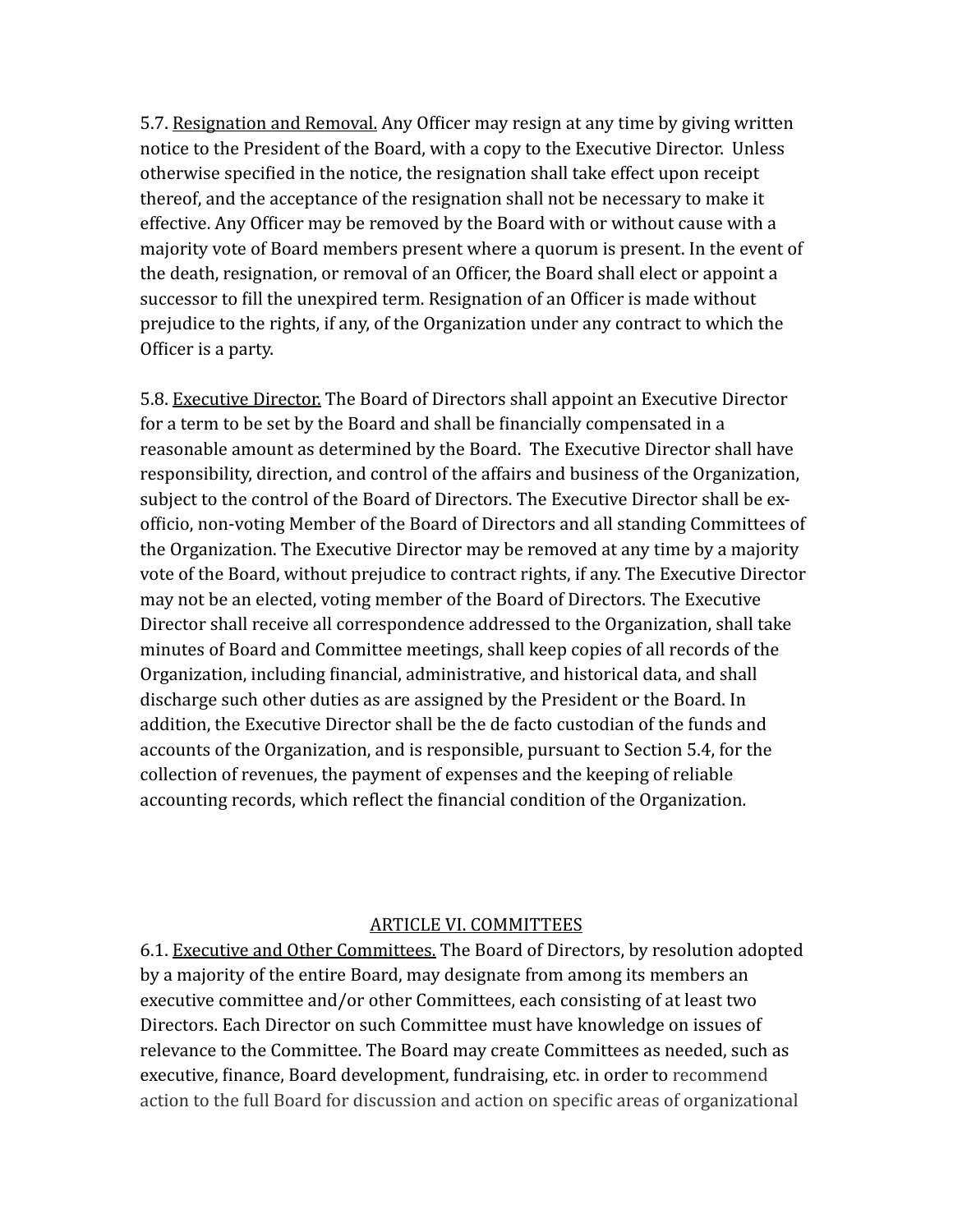operation. Each such Committee shall serve at the pleasure of the Board. All Committees shall report their actions to the Board at the meeting of the Board next following such actions.

### ARTICLE VII. INDEMNIFICATION

7.1 Nonliability of Directors. The Directors shall not be personally liable for the debts, liabilities or other obligations of the Organization.

7.2. Indemnification. The Directors and officers of the Organization shall be indemnified by the Organization to the fullest extent permissible under the laws of the State of Colorado.

7.3. Insurance. The Board of Directors shall purchase and maintain insurance on behalf of any person who is or was a Director, Officer, employee, or agent against any liability asserted against him or her and incurred by him or her in any such capacity, or arising out of his status as such, whether or not the Organization would have the power to indemnify him or her against such liability hereunder or otherwise.

7.4. Other Coverage. The indemnification provided by this Article shall not be deemed exclusive of any other rights to which those seeking indemnification may be entitled under the Articles of Incorporation, these Bylaws, agreement, vote of disinterested Directors, the Colorado Revised Nonprofit Corporation Act, or otherwise, both as to action in his or her official capacity and as to action in another capacity while holding such office, and shall continue as to a person who has ceased to be a Director, Officer, employee, agent or one serving at the Organization's request, and shall inure to the benefit of the heirs and personal representatives of such a person.

ARTICLE VIII. CONTRACTS, CHECKS, DEPOSITS, GIFTS AND PROXIES 8.1. Contracts. The Board of Directors may authorize any Officer or agent of the Organization, in addition to the Officers so authorized by these Bylaws, to enter into any contract or execute and deliver any instrument in the name of and on behalf of the Organization, and such authority may be general or confined by specific instances.

8.2. Checks, Drafts, Etc. All checks, drafts, and orders for the payment of money, notes or other evidences of indebtedness issued in the name of the Organization, shall be signed by such Officer or agent of the Organization and in such manner as shall from time to time be determined by the Board of Directors. In the absence of such determination by the Board of Directors, such instruments shall be signed by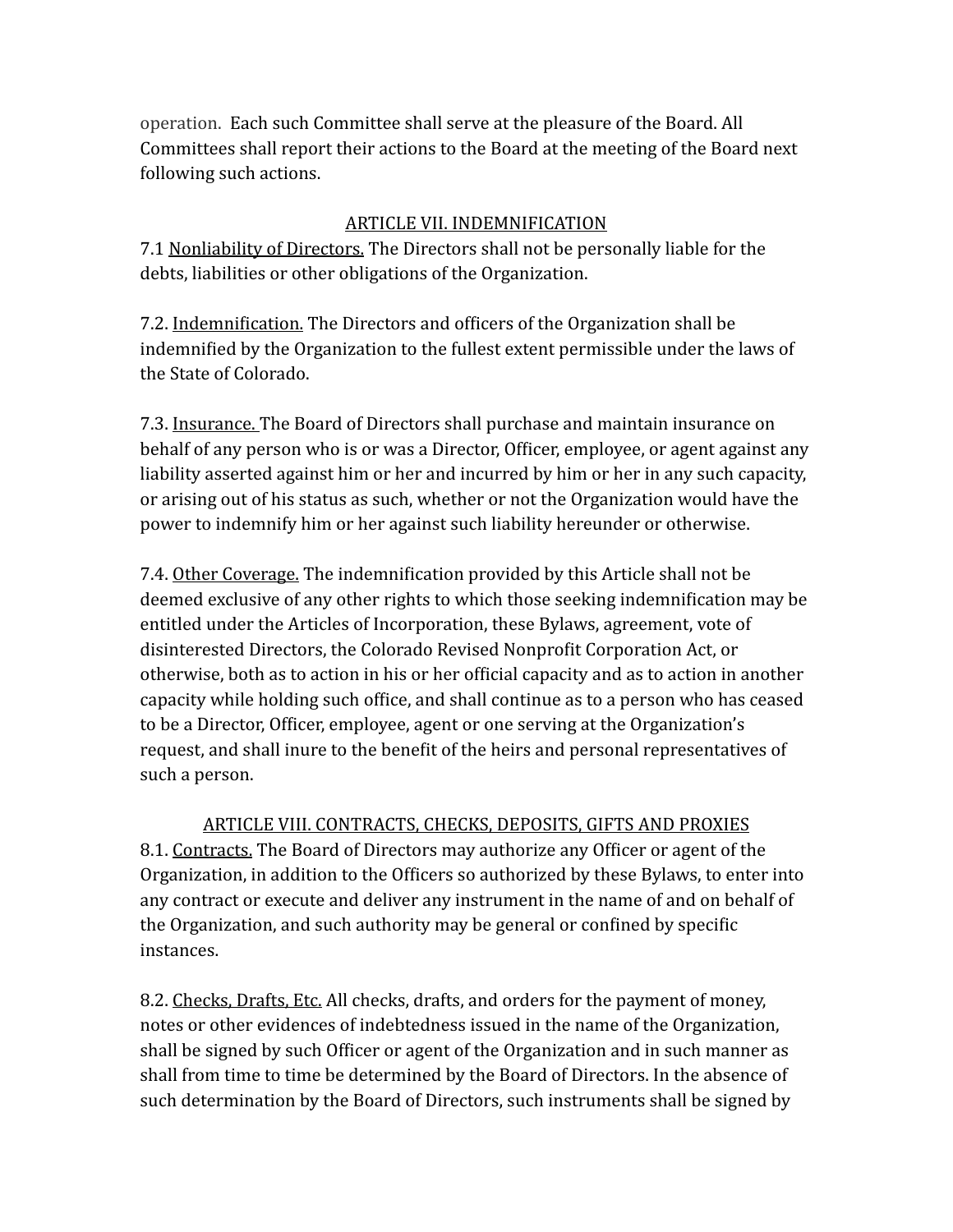the Treasurer and countersigned by the President or Vice President of the Organization.

8.3. Deposits. The monies, securities and other valuable effects of the Organization shall be deposited in the name of the Organization in such banks or trust companies as the Board of Directors shall designate and shall be drawn out or removed only as may be authorized from time to time by the Board of Directors.

8.4. Gifts. The Board of Directors may accept on behalf of the Organization any contribution, gift, bequest, or devise for the general purposes or for any special purpose of the Organization, with the acceptance of handling of such contribution, gift, bequest or devise being subject to the conditions and requirements set forth in the Organization's Gift Acceptance Policy !!!, as such is amended from time to time.

8.5. Proxies. Unless otherwise provided by resolution adopted by the Board of Directors, the President may from time to time appoint one or more agents or attorneys in fact of the Organization, in the name and on behalf of the Organization, to cast the votes or consents in writing which the Organization may be entitled to cast as the holder of stock or other securities in any other organization, association or other entity any of whose stock or other securities may be held by the Organization. The Board of Directors shall instruct the person or persons so appointed as to the manner of casting such votes or giving such consent and may execute or cause to be executed in the name and behalf of the Organization and under its corporate seal, or otherwise, all such written proxies or other instruments as he or she may deem necessary or proper in the premises.

## ARTICLE IX. BOOK AND RECORDS

9.1. Books and Records. The Organization shall keep correct and complete books and records of account and shall also keep minutes of the proceedings of its Board of Directors and Committees and shall keep at its registered or principal office a record giving the names and addresses of the Board of Directors. All books and records of the Organization shall be maintained and retained in accordance with the Organization's Document Destruction Policy !!!, as such may be amended from time to time, and may be inspected by any Director or his agent or attorney for any purpose at any reasonable time.

9.2. Public Inspection. The following records shall be available for public inspection: the most recent annual report, IRS form 990, audit report, Board list and the list of the Organization's professional fund managers.